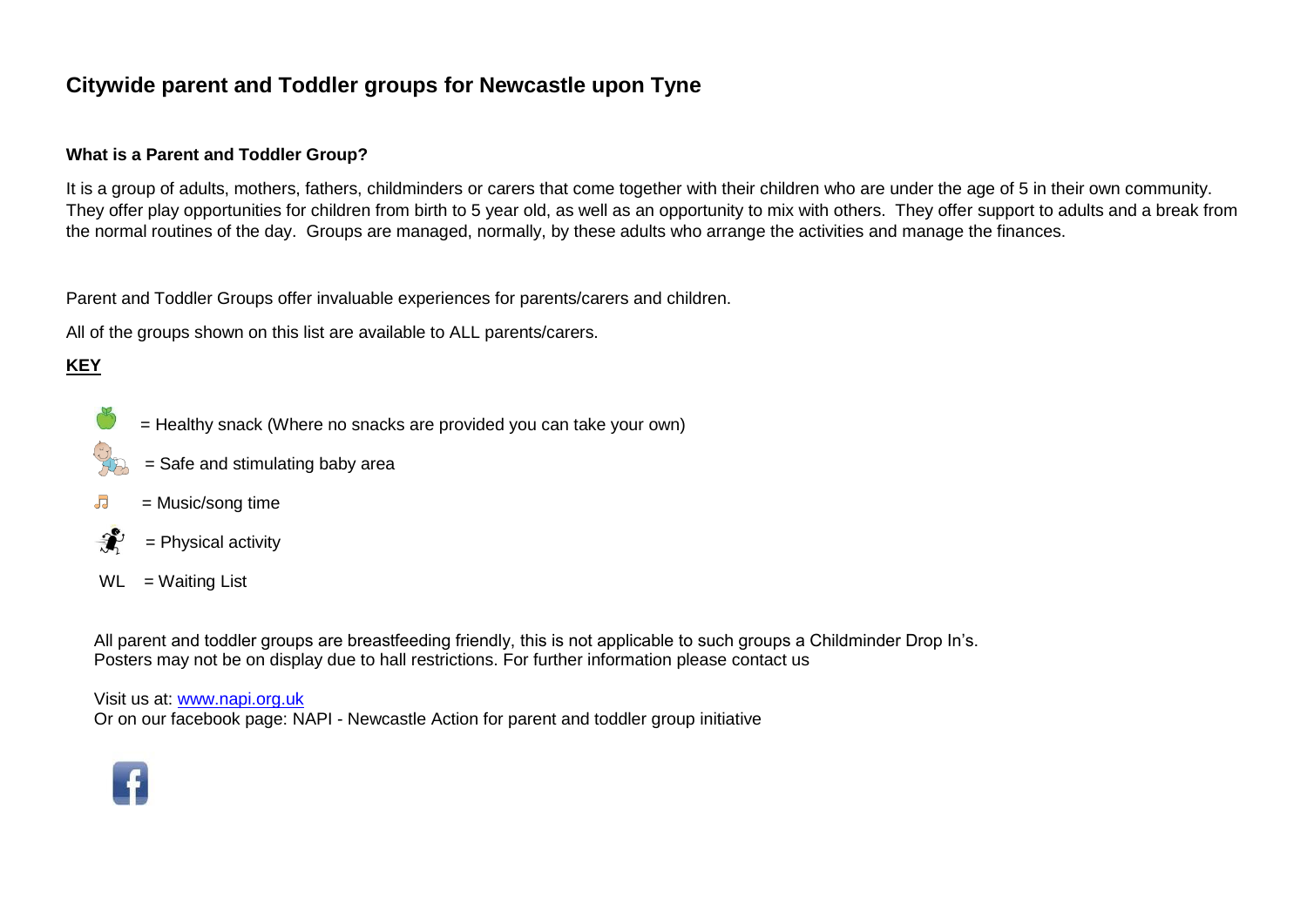Services Newcastle Action for Parents and Toddler Groups Initiative provide.

### **BOOK A TOY**

Book a toy is a free toy loan service. Toys are available at Gosforth, Newburn and Outer West and East End Libraries. Catalogues are available at all other Libraries across the city where toys will be delivered within one week This is a partnership project between NAPI and Newcastle libraries. Borrow 4 toys for 4 weeks with an 18+ library ticket. Toys are changed regularly. Available when the named libraries are open.

#### **ADDITIONAL NEEDS TOY LIBRARY**

The additional needs toy library is a free dedicated service for children with special and additional needs. The child is able to loan 4 toys for 4 weeks. Please phone to talk to Kelly for any other information.

#### **LITTLE BORROWERS**

This is a free toy loan service for parents attached to the Little Borrowers Play Time session at Heaton Community Centre on Wednesday afternoons 1 – 2:30pm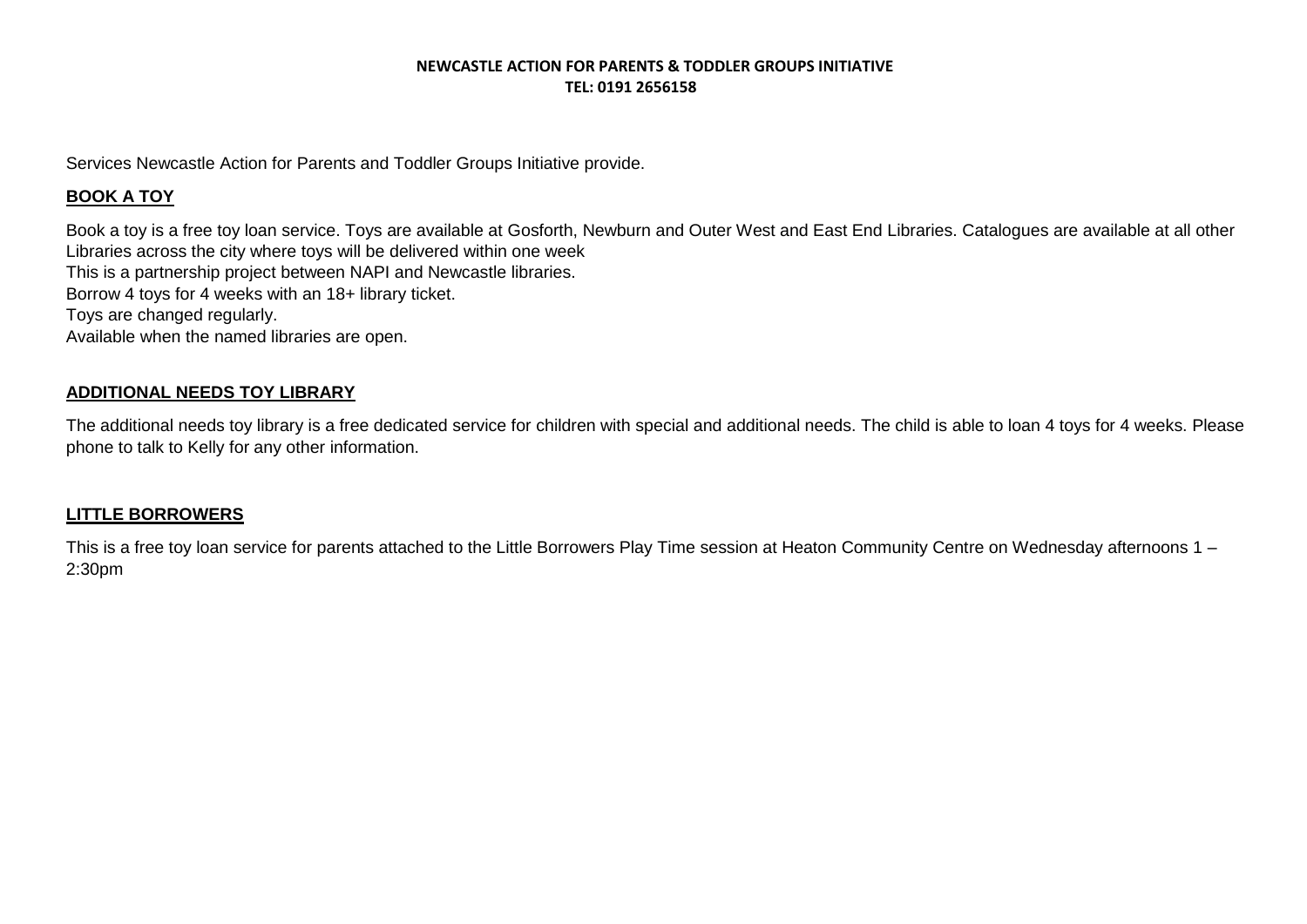| <b>ARTHURS HILL</b>                                                                                                                                             |                                                                       |                                                                                                                                                                                                    |
|-----------------------------------------------------------------------------------------------------------------------------------------------------------------|-----------------------------------------------------------------------|----------------------------------------------------------------------------------------------------------------------------------------------------------------------------------------------------|
| Family Cook, Play and Learn                                                                                                                                     | Nunsmoor Play Centre,<br><b>Studley Terrace Newcastle,</b><br>NE4 5AH | Mon 9:30-11:00am                                                                                                                                                                                   |
| <b>Breastfeeding Social Group</b>                                                                                                                               | Nunsmoor Play Centre,<br><b>Studley Terrace Newcastle,</b><br>NE4 5AH | Wed 10:00-11:30am                                                                                                                                                                                  |
| <b>Nunsmoor Centre Parent &amp; Toddler Group</b><br>Our group is welcoming and friendly. We are open to every child under<br>5.                                | Nunsmoor Play Centre,<br><b>Studley Terrace Newcastle,</b><br>NE4 5AH | Thurs $9:30 - 11:30$ am<br>$J_{\rm d}$ , $\mathcal{L}_{\rm H}$ , $\mathcal{L}_{\rm H}$ , $\mathcal{L}_{\rm H}$                                                                                     |
| Al-Ihsan Baby and Toddler Group<br>Our group is focused on sessions for under 5's, providing arts and<br>crafts, free play and story time with Islamic flavour. | Nunsmoor Play Centre,<br><b>Studley Terrace Newcastle</b><br>NE4 5AH  | Fri $10:00 - 12:00$ pm<br>$\mathbf{J}_{\mathbf{J}_1}$ , $\mathbf{J}_{\mathbf{J}_2}$ , $\mathbf{J}_{\mathbf{L}_1}$ , $\mathbf{L}_{\mathbf{L}_2}$<br>Please note this group is<br><b>WOMEN ONLY.</b> |
| <b>Westgate Baptist Church</b><br>Our group is welcoming and friendly. We are open to every child under<br>5.                                                   | <b>Westgate Baptist Church</b><br>Westgate Rd<br>NE4 6NX              | Fri $10:15 - 11:45$                                                                                                                                                                                |
| Little Village Toddler Group<br>Our group is welcoming and friendly. We are open to every child under<br>5.                                                     | <b>International Harvest Church</b><br>Stanhope Street NE4 5HJ        | Wed $10:00 - 11:30$ am<br>$J$ , $\mathcal{O}, \mathcal{R}$ , $f$ , $T$ ,<br>Sometimes in church and<br>sometimes out and about at the<br>moment                                                    |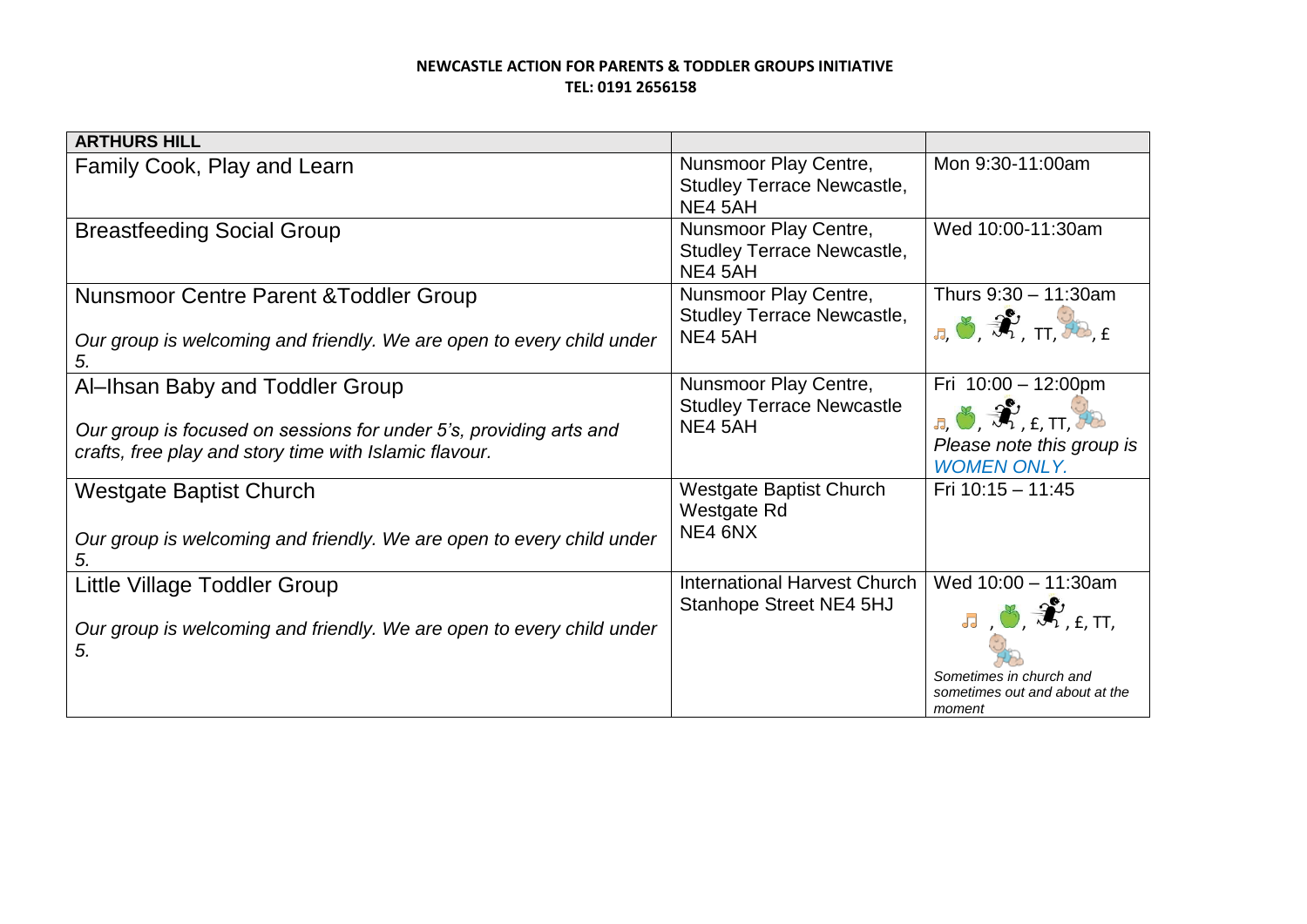| <b>BENWELL &amp; SCOTSWOOD</b>                                                                                                         |                                                                |                                                                                             |
|----------------------------------------------------------------------------------------------------------------------------------------|----------------------------------------------------------------|---------------------------------------------------------------------------------------------|
| <b>Early Explorers</b>                                                                                                                 | <b>Scotswood Gardens NE15</b><br>6TT                           | Mon 1:00-2:30pm<br>$\hat{\mathcal{X}}$                                                      |
| Our group is focused on providing sessions for parents and children 0-4 years living<br>in Newcastle for Outdoor gardening activities. |                                                                |                                                                                             |
| <b>Toddle Time</b>                                                                                                                     | <b>Riverside Community Health</b>                              | Mon $1:00 - 2:30$ pm                                                                        |
| Our group is welcoming and friendly. We are open to every child 0 - 12mths                                                             | Project<br>Carnegie Building, Atkinson<br>Rd. Benwell, NE4 8XS | $\pi$ , $\hat{\mathcal{H}}$ , $\pi$ , $\hat{\mathcal{H}}$                                   |
| My Baby and Me                                                                                                                         | <b>Riverside Community Health</b>                              | Tues 10:30 - 11:30am                                                                        |
| Our group is welcoming and friendly. We are open to every child $0 - 12$ mths                                                          | Project<br>Carnegie Building, Atkinson<br>Rd. Benwell, NE4 8XS | $J_{\rm d}$ , $\hat{\mathcal{H}}$ , $_{\rm TL}$ , $\hat{\mathcal{H}}$                       |
| <b>Boogie Bairns</b>                                                                                                                   | <b>Riverside Community Health</b>                              | Thurs $1:00 - 2:00$ pm                                                                      |
| Our group is focused on sensory play and musical exploration.                                                                          | Project<br>Carnegie Building, Atkinson<br>Rd. Benwell, NE4 8XS | $\mathbf{J}_{\mathbf{J}_{1}}$ $\mathbf{J}_{\mathbf{J}_{1}}^{\mathbf{y}}$ , $\mathbf{H}_{1}$ |
| <b>Breakfast Stay and Play</b>                                                                                                         | <b>Riverside Community Health</b>                              | Thurs 9:15 - 10:30am                                                                        |
| Our group is welcoming and friendly. We are open to every child under 4.                                                               | Project<br>Carnegie Building, Atkinson<br>Rd. Benwell, NE4 8XS | $J_1$ , $\overline{\mathcal{N}}$ , $\overline{\mathcal{N}}$ , $\overline{\mathcal{N}}$      |
| <b>Pendower Toddlers</b>                                                                                                               | 14 Sunnybank Avenue,                                           | Fri 10:30 - 12:00pm                                                                         |
| We are a very friendly and welcoming group that offers free sessions to every child<br>under 5.                                        | Pendower<br><b>NE15 6SD</b>                                    | $8\frac{1}{20}$ $\pi\frac{3}{20}$                                                           |
| Kelly's Parent and Toddler Group                                                                                                       | <b>Denton Burn Methodist</b>                                   | Tues 9:00 - 11:00am                                                                         |
|                                                                                                                                        | Church                                                         | Thurs 9:00 - 11:00am                                                                        |
| Our group is welcoming and friendly. We are open to every child under 5.                                                               | West Rd, Denton Burn<br><b>NE157ER</b>                         | $\hat{\mathcal{H}}_{\text{1},\text{f}}$ , the $\text{F}$                                    |
| <b>Broadwood Toddlers</b>                                                                                                              | <b>Broadwood Primary School</b>                                | Fri 9:00 - 10:45am                                                                          |
| Our group is welcoming and friendly. We are open to every child under 5.                                                               | Broadwood Rd, Denton<br>Burn, NE15 7TB                         | $\pi$ , $\mathcal{L}$ , $\mathcal{L}_{\text{eff}}$ , $\mathcal{L}_{\text{eff}}$             |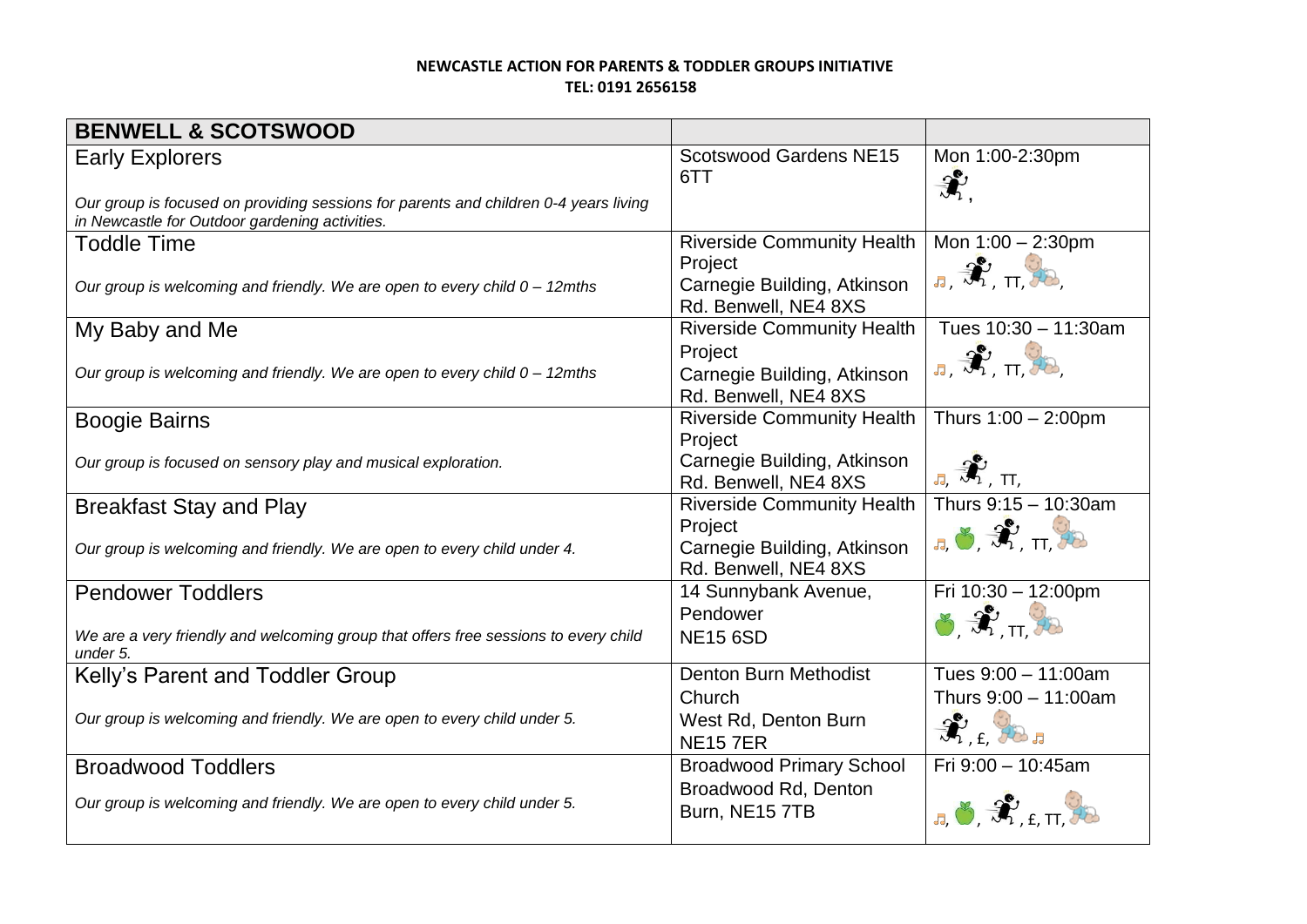| <b>BLAKELAW</b>                                                                                                          |                         |                                                 |
|--------------------------------------------------------------------------------------------------------------------------|-------------------------|-------------------------------------------------|
| <b>Boogie Bairns</b>                                                                                                     | Cowgate Centre, 1       | Mon 10:30-11:30am                               |
|                                                                                                                          | Houghton Avenue,        | 1:00-2:00pm                                     |
| Our group is focused on music and sensory exploration for children under 2 years.                                        | Cowgate. NE5 3UT        | $J_3$ , $\mathcal{R}$ , $\pi$ , $\mathcal{R}$ , |
| Stay and Play                                                                                                            | Cowgate Centre, 1       | Tues 9:30-11:00am                               |
|                                                                                                                          | Houghton Avenue,        | Thurs 9:30-11:00am                              |
| Our group is welcoming and friendly. We offer a wide range of activities which are<br>suitable for all children under 3. | Cowgate. NE5 3UT        |                                                 |
| New Beginnings - Under 2s                                                                                                | Cowgate Centre, 1       | Thurs 2:00-4:00pm                               |
|                                                                                                                          | Houghton Avenue,        |                                                 |
|                                                                                                                          | Cowgate. NE5 3UT        |                                                 |
| Tots of fun                                                                                                              | Cowgate Centre, 1       | Fri 10:00-11:00am                               |
|                                                                                                                          | Houghton Avenue,        | <b>MALE CARERS WITH</b>                         |
|                                                                                                                          | Cowgate. NE5 3UT        | <b>THEIR UNDER 2s</b>                           |
| Family cook, Play and Learn                                                                                              | Binswood Ave, Blakelaw, | Tuesday 1:30-3:00pm                             |
|                                                                                                                          | Newcastle upon Tyne NE5 |                                                 |
|                                                                                                                          | 3PN                     |                                                 |

| <b>BYKER</b>                                                                            |                                 |                                                                                                                                                                                                                                                                                                                                                                                                                     |
|-----------------------------------------------------------------------------------------|---------------------------------|---------------------------------------------------------------------------------------------------------------------------------------------------------------------------------------------------------------------------------------------------------------------------------------------------------------------------------------------------------------------------------------------------------------------|
| <b>Breastfeeding social</b>                                                             | <b>St Martins Centre, Roman</b> | Mon 10:00-11:30am                                                                                                                                                                                                                                                                                                                                                                                                   |
|                                                                                         | Avenue,                         |                                                                                                                                                                                                                                                                                                                                                                                                                     |
|                                                                                         | Byker, NE6 2RJ                  |                                                                                                                                                                                                                                                                                                                                                                                                                     |
| <b>St Martins Toddlers</b>                                                              | <b>St Martins Centre, Roman</b> | Tues $10:00 - 11:30$ am                                                                                                                                                                                                                                                                                                                                                                                             |
|                                                                                         | Avenue,                         | $J_{\overline{A}}, \overline{O}, \overline{\mathcal{H}}$ <sub>, <math>f</math>, <math>\Pi</math>, <math>\overline{O}</math></sub>                                                                                                                                                                                                                                                                                   |
| Our group offers a wide range of activities that are suitable for all children under 5. | Byker, NE6 2RJ                  |                                                                                                                                                                                                                                                                                                                                                                                                                     |
| <b>Baby Social</b>                                                                      | <b>St Martins Centre, Roman</b> | Thurs 1:00 - 2:00pm                                                                                                                                                                                                                                                                                                                                                                                                 |
|                                                                                         | Avenue,                         |                                                                                                                                                                                                                                                                                                                                                                                                                     |
| Our group is welcoming and friendly. We are open to every child $0 - 12$ months         | Byker, NE6 2RJ                  |                                                                                                                                                                                                                                                                                                                                                                                                                     |
| <b>Welbeck Rd Evangelical Church Toddlers</b>                                           | Welbeck Rd, Walker,             | Thurs $10:00 - 11:30$ am                                                                                                                                                                                                                                                                                                                                                                                            |
|                                                                                         | NE6 2HU                         | $\mathbf{J}_{1}=\mathbf{J}_{2}+\mathbf{J}_{1}+\mathbf{J}_{2}+\mathbf{J}_{3}+\mathbf{J}_{4}+\mathbf{J}_{5}+\mathbf{J}_{6}+\mathbf{J}_{7}+\mathbf{J}_{8}+\mathbf{J}_{9}+\mathbf{J}_{10}+\mathbf{J}_{11}+\mathbf{J}_{12}+\mathbf{J}_{13}+\mathbf{J}_{14}+\mathbf{J}_{15}+\mathbf{J}_{16}+\mathbf{J}_{17}+\mathbf{J}_{18}+\mathbf{J}_{19}+\mathbf{J}_{19}+\mathbf{J}_{10}+\mathbf{J}_{11}+\mathbf{J}_{12}+\mathbf{J}_{$ |
| Our group is welcoming and friendly. We are open to every child under 5.                |                                 |                                                                                                                                                                                                                                                                                                                                                                                                                     |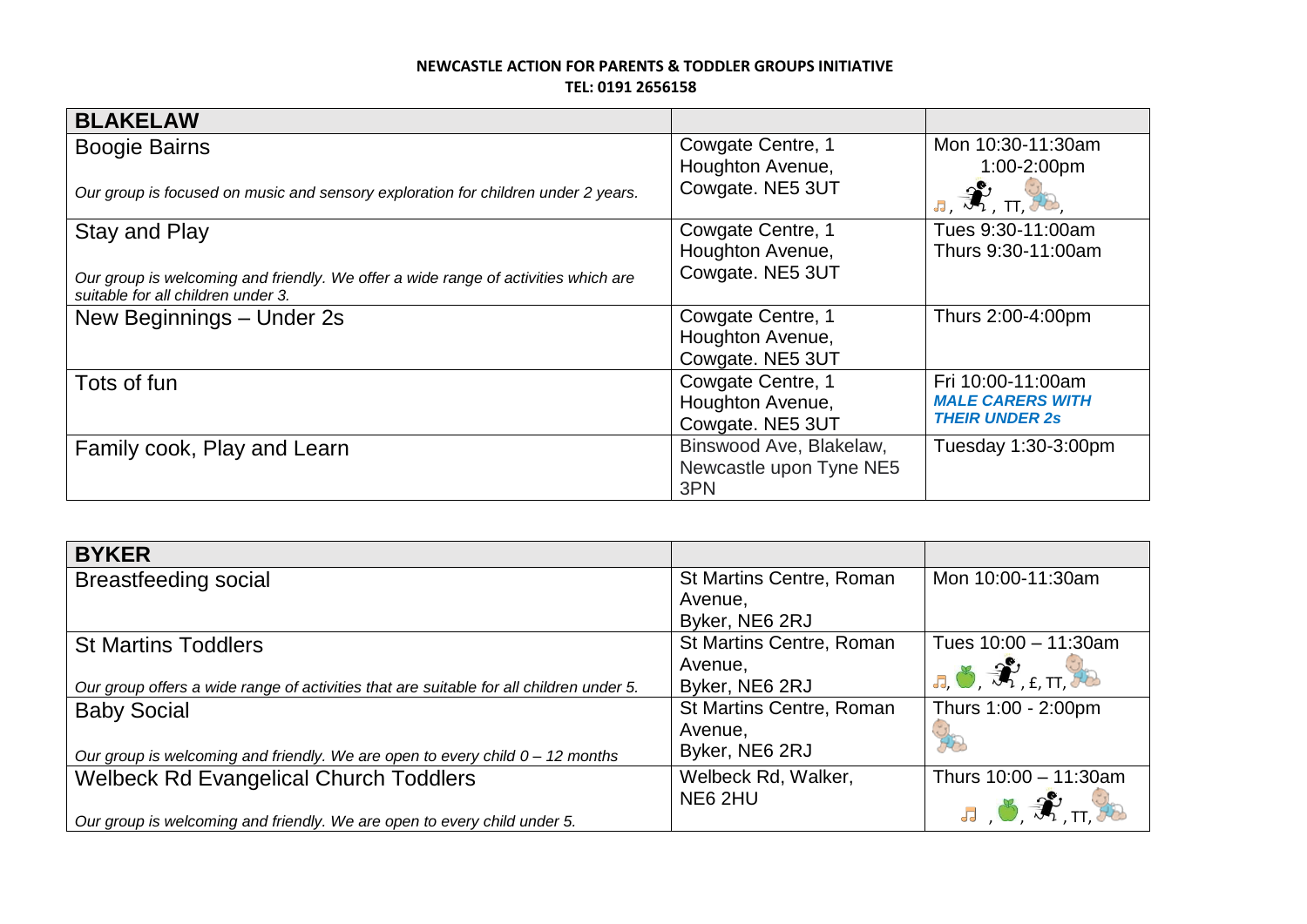| <b>CALLERTON &amp; THROCKLEY</b>                                                                                                                                             |                                                 |                                                                                  |
|------------------------------------------------------------------------------------------------------------------------------------------------------------------------------|-------------------------------------------------|----------------------------------------------------------------------------------|
| Noah's Ark Baby Toddler Group                                                                                                                                                | The Parish Hall, Station Rd,                    | Wed $10:00 - 11:30$ am                                                           |
| Our group id welcoming and friendly. We are open to every child under 5.                                                                                                     | <b>NE15 8LS</b>                                 | <mark>.д. Э. Э. е. п.</mark>                                                     |
| <b>Throckley Parent &amp; Toddler Group</b>                                                                                                                                  | Back Victoria Terrace,<br>Throckley NE15 9RH    | Wed $1:00 - 3:00$ pm                                                             |
| Our group is welcoming and friendly. We are open to every child under 5. Our group<br>offers a wide range of activities which are suitable for all children under            |                                                 | <b>J</b> , O, F, H, H, I                                                         |
| North East Gymnastics Academy - Mini Flipper                                                                                                                                 | Newburn Activity Centre,<br>Grange Rd. NE15 8ND | Mon $9:45 - 10:30$ am<br>$10:45 - 11:30am$                                       |
| Our group is welcoming and friendly, we offer a wide range of activities which are<br>suitable for all children under 5 and children with disabilities and/or special needs. |                                                 | Fri 1:30-2:15pm<br>Sun $12:15 - 1:00$ pm<br>$1:15 - 2:00$ pm<br>$2:15 - 3:00$ pm |
|                                                                                                                                                                              |                                                 | $\hat{\mathcal{H}}_{\scriptscriptstyle{f},\,f}$<br>Place need to be booked       |
| North East Gymnastics Academy - Stay and Play                                                                                                                                | Newburn Activity Centre,<br>Grange Rd. NE15 8ND | Mon $12:00 - 1:00$ pm<br>Tue 9:30-10:30am                                        |
| Our group is welcoming and friendly, we offer a wide range of activities which are<br>suitable for all children under 5 and children with disabilities and/or special needs. |                                                 | 10:45-11:45am<br>Thur 9:30-10:30am<br>10:45-11:45am<br>Fri $9:30 - 10:30$ am     |
|                                                                                                                                                                              |                                                 | $10:45 - 11:45$ am<br>$\hat{\mathcal{H}}_{\text{r},\text{f}}$                    |
| North East Gymnastics Academy - Mini Tumblers                                                                                                                                | Newburn Activity Centre,                        | Place need to be booked<br>Tue 1:30-2:15pm                                       |
| Our group is welcoming and friendly, we offer a wide range of activities which are<br>suitable for all children under 5 and children with disabilities and/or special needs. | Grange Rd. NE15 8ND                             | Thur 1:30-2:15pm<br>Place need to be booked                                      |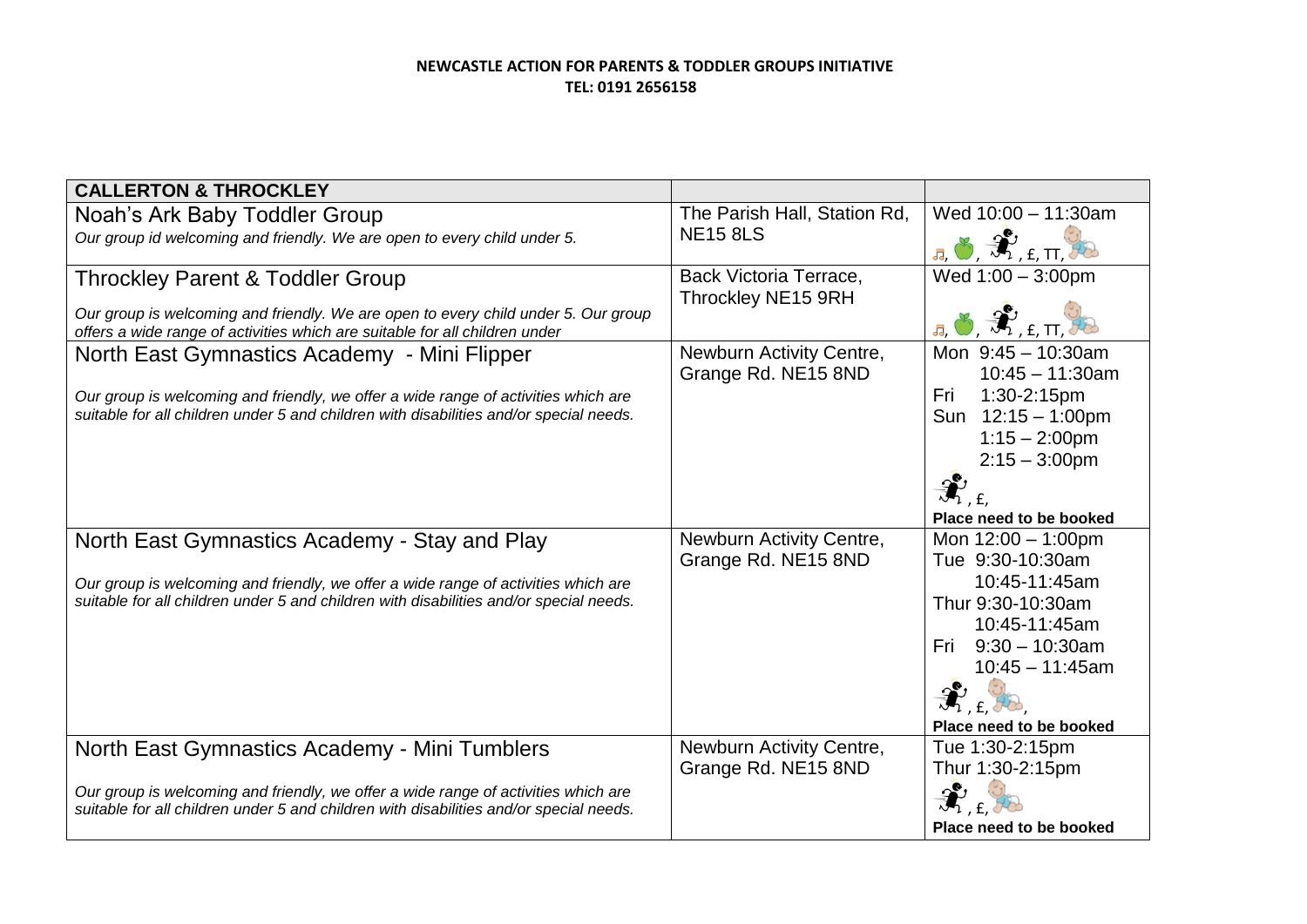| North East Gymnastics Academy - Teeny Tots<br>Our group is welcoming and friendly and aimed at babies 8 weeks to wobbly walkers.<br>An hour of uninterrupted play with their parents and carers.<br>STARTING 26th JAN 2022 | Newburn Activity Centre,<br>Grange Rd. NE15 8ND | Wed 10:00-11:00am<br>$\infty$<br>$\mathbb{Z}_{1}$ find<br>Place need to be booked |
|----------------------------------------------------------------------------------------------------------------------------------------------------------------------------------------------------------------------------|-------------------------------------------------|-----------------------------------------------------------------------------------|
|----------------------------------------------------------------------------------------------------------------------------------------------------------------------------------------------------------------------------|-------------------------------------------------|-----------------------------------------------------------------------------------|

| <b>CASTLE</b>                                                                           |                                 |                                                                                  |
|-----------------------------------------------------------------------------------------|---------------------------------|----------------------------------------------------------------------------------|
| Sacred Heart Parent and Toddler Group <b>TEMP CLOSED</b>                                | <b>Great North Rd, Gosforth</b> | Mon 9:30 - 11:00am                                                               |
|                                                                                         | NE3 5EB                         |                                                                                  |
| Our group offers a wide range of activities which are suitable for children under 4 and |                                 | $\mathbf{J}_n$ , $\mathbf{J}_n$ , $\mathbf{F}_n$ , $\mathbf{F}_n$ , $\mathbf{W}$ |
| provides activities for children with disabilities and/or special needs.                |                                 |                                                                                  |

| <b>CHAPEL</b>                                                                        |                                        |                                                                                                      |
|--------------------------------------------------------------------------------------|----------------------------------------|------------------------------------------------------------------------------------------------------|
| St John's Parent & Toddler Group                                                     | Stamfordham Rd,<br>Westerhope, NE5 1NN | Mon 9:45 - 11:15am<br>$\mathcal{R}_{\text{LIT}}$                                                     |
| Our group offers a wide range of activities which are suitable for children under 4. |                                        |                                                                                                      |
| CHADCA parent and toddler group                                                      | Chadca Shopping Centre,                | Fri $9:30 - 11:00$ am                                                                                |
|                                                                                      | Hanover Close. NE5 1EG                 | $\vert$ $\bf{J}_{\rm d}$ , $\bf{J}_{\rm d}$ , $\bf{J}_{\rm d}$ , $\bf{L}_{\rm d}$ , $\bf{L}_{\rm d}$ |
| We are an open and friendly group and aim to accommodate any parent/carer and        |                                        |                                                                                                      |
| child to our setting.                                                                |                                        |                                                                                                      |

| <b>DENE &amp; SOUTH GOSFORTH</b>                                                                                          |                                                           |                                                                      |
|---------------------------------------------------------------------------------------------------------------------------|-----------------------------------------------------------|----------------------------------------------------------------------|
| St Francis Parent and Toddler Group                                                                                       | <b>St Francis Church Hall</b><br><b>Cleveland Gardens</b> | Thurs $1:30 - 3:00$ pm                                               |
| Our group is welcoming and friendly and offers a wide range of activities which are<br>suitable for all children under 5. | NE7 7QH                                                   | $\sim$<br>$f$ , TT, $\overline{d}$ , $\overline{M}$ , $\overline{M}$ |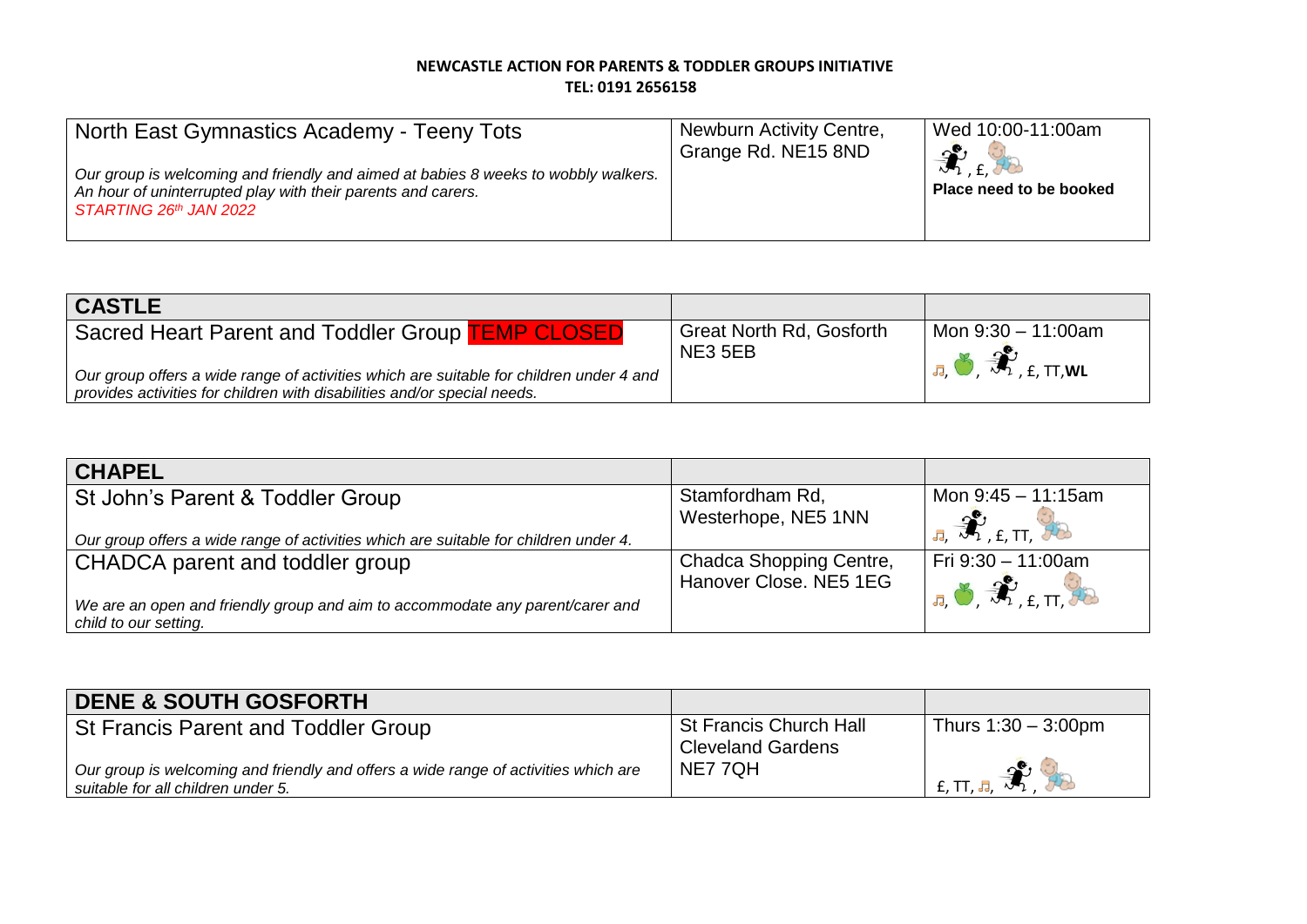| <b>DENTON &amp; WESTERHOPE</b>                                                           |                              |                                                                                                          |
|------------------------------------------------------------------------------------------|------------------------------|----------------------------------------------------------------------------------------------------------|
| Monday Mayhem                                                                            | <b>West Denton Community</b> | Mon 9:30 - 11:00am                                                                                       |
|                                                                                          | Centre, Hillhead Rd          | $\vert$ <sub>J</sub> , Ö, $\hat{\mathcal{H}}$ , $_{\text{f. T.}}$ $\phi$                                 |
| Our group is welcoming and friendly. We are open to every child under 5.                 | NE5 1DN                      |                                                                                                          |
| West Denton Church Toddler Group                                                         | Middlegate, West Denton,     | Thurs $9:00 - 11:00$ am                                                                                  |
| Our group offers a wide range of activities which are suitable for all children under 5. | NE5 5AY                      | $\vert$ <sub>a</sub> $\bullet$ $\hat{\mathcal{H}}$ <sub>, f, <math>\Pi</math>, <math>\theta</math></sub> |

| <b>ELSWICK</b>              |                                                                                |                    |
|-----------------------------|--------------------------------------------------------------------------------|--------------------|
| Mondays are fun days        | Health Resource Centre,<br>Adelaide Terrace,<br>Newcastle upon Tyne NE4<br>8BE | Mon 10:00-11:30am  |
| <b>Boogie Bairns</b>        | Health Resource Centre,<br>Adelaide Terrace,<br>Newcastle upon Tyne NE4<br>8BE | Wed 9:30-11:00am   |
| <b>Sensory Play</b>         | Health Resource Centre,<br>Adelaide Terrace,<br>Newcastle upon Tyne NE4<br>8BE | Thur 10:00-11:30am |
| <b>Story Time and Snack</b> | Health Resource Centre,<br>Adelaide Terrace,<br>Newcastle upon Tyne NE4<br>8BE | Fri 10:00-11:30am  |

| <b>FAWDON &amp; WEST GOSFORTH</b>                                        |                                        |                                                                                                                      |
|--------------------------------------------------------------------------|----------------------------------------|----------------------------------------------------------------------------------------------------------------------|
| Come & Play                                                              | St Hugh's Church Hall,<br>Wansbeck Rd, | Tues $9:30 - 11:30$ am                                                                                               |
| Our group is welcoming and friendly. We are open to every child under 5. | NE3 3HS                                | $\overline{A}$ , $\overline{B}$ , $\overline{B}$ , $\overline{B}$ , $\overline{E}$ , $\overline{H}$ , $\overline{H}$ |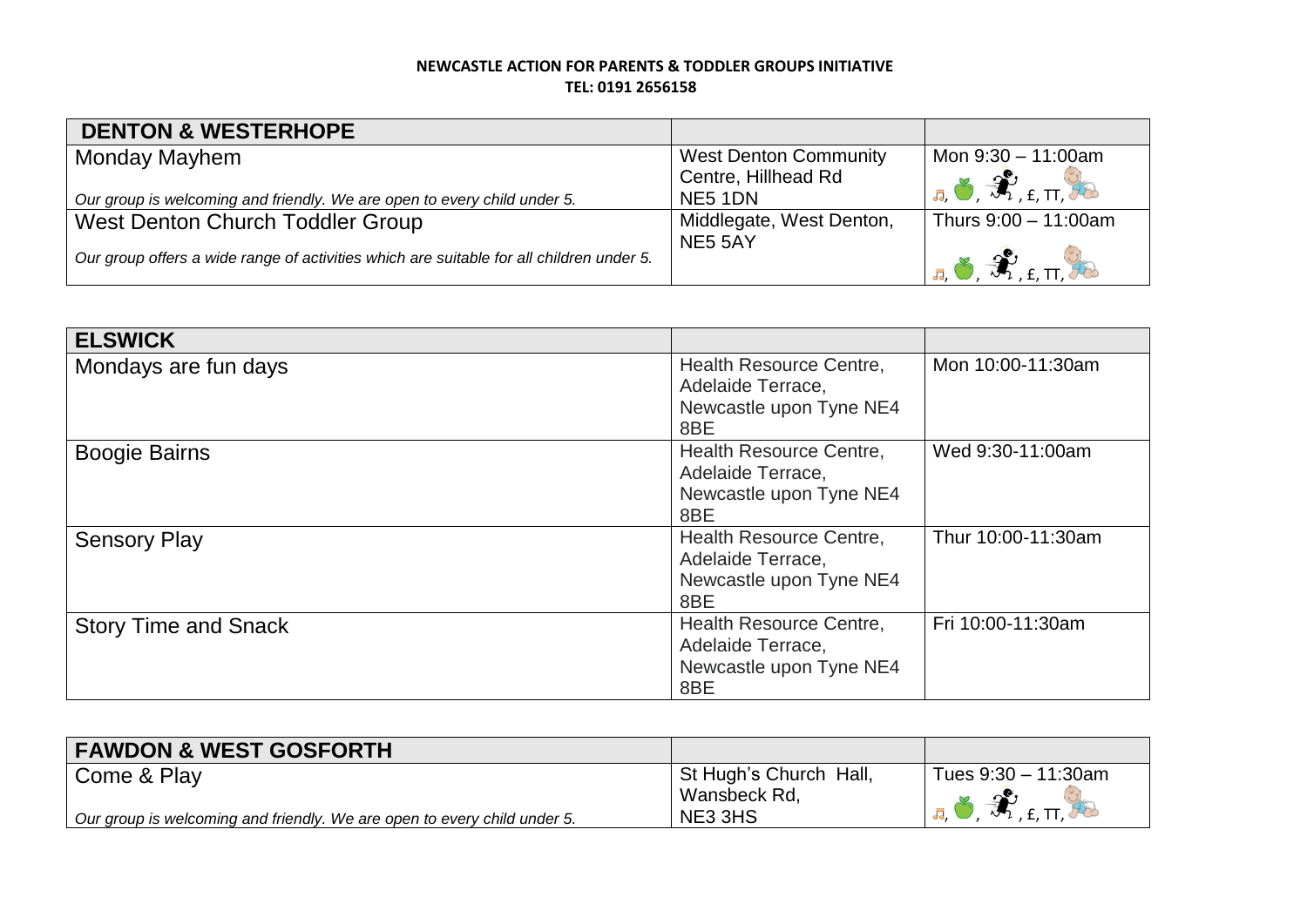| Oaks and Acorns (Grandparents group)                                                                                                                                                                                               | <b>Regent Chapel</b><br>Regent Farm NE3 3HD           | Thurs 10:00 -11:30am                                   |
|------------------------------------------------------------------------------------------------------------------------------------------------------------------------------------------------------------------------------------|-------------------------------------------------------|--------------------------------------------------------|
| Our group provides an opportunity for grandparents to meet each other while their<br>grandchildren play in a friendly and welcoming environment.                                                                                   |                                                       | Runs every 2 weeks,<br>contact NAPI for dates          |
| <b>Little Bears</b>                                                                                                                                                                                                                | <b>Fawdon Children's Centre</b><br>Cairns way NE3 2SN | Mon 9:30-11:00am                                       |
| Our group is welcoming and friendly and offers a wide range of activities which are<br>suitable for all children under 5. Our group has experience of providing activities for<br>children with disabilities and/or special needs. |                                                       |                                                        |
| <b>Rainbow Borrowers</b>                                                                                                                                                                                                           | <b>Fawdon Children's Centre</b><br>Cairns way NE3 2SN | Tues 1:00-2:30pm<br>$8x + 92$                          |
| A play session for children with additional needs with their parents and carers which<br>gives an opportunity to borrow toys from our toy library loan services.                                                                   |                                                       | (Once per month, please ring<br><b>NAPI</b> for dates) |
| <b>Breastfeeding social Group</b>                                                                                                                                                                                                  | <b>Fawdon Children's Centre</b><br>Cairns way NE3 2SN | Thurs 1:00-2:30pm                                      |

| <b>GOSFORTH</b>                                                                          |                               |                                                                                |
|------------------------------------------------------------------------------------------|-------------------------------|--------------------------------------------------------------------------------|
| <b>Little Saints Toddler Group</b>                                                       | <b>All Saints Church West</b> | Tues $1:00 - 2:30$ pm                                                          |
|                                                                                          | Avenue NE3 4ES                | $\mathbf{a}, \mathbf{b}, \mathbf{a}$ , $\mathbf{f}, \mathbf{m}$ , $\mathbf{b}$ |
| Our group is welcoming and friendly. We are open to every child under 5.                 |                               |                                                                                |
| <b>Trinity Toddlers</b>                                                                  | Trinity Church, High Street,  | Mon $9:30 - 11:30$ am                                                          |
|                                                                                          | Gosforth NE3 4AG              | Wed $9:30 - 11:30$ am                                                          |
| Our group offers a wide range of activities which are suitable for all children under 5. |                               | $E_{\rm B}$ of $\hat{\mathcal{R}}_{\rm I, E, TI}$<br>$\rightarrow$ . WL        |
| La Petite Ecole La Newcastle                                                             | <b>Westfield School</b>       | Sat $10:00 - 12:30$                                                            |
|                                                                                          |                               |                                                                                |

| <b>HEATON</b>                                                                                          |                                                        |                                                                              |
|--------------------------------------------------------------------------------------------------------|--------------------------------------------------------|------------------------------------------------------------------------------|
| <b>Baby Social</b><br>A friendly group for parent and new babies with activities that help development | <b>Heaton Community Centre</b><br>Trewhitt Rd. NE6 5DY | Mon $1:00 - 3:00$ pm<br>$J_1 \rightarrow J_1$ , $f_1 \rightarrow h_2$ , $TT$ |
|                                                                                                        |                                                        | Place need to be booked                                                      |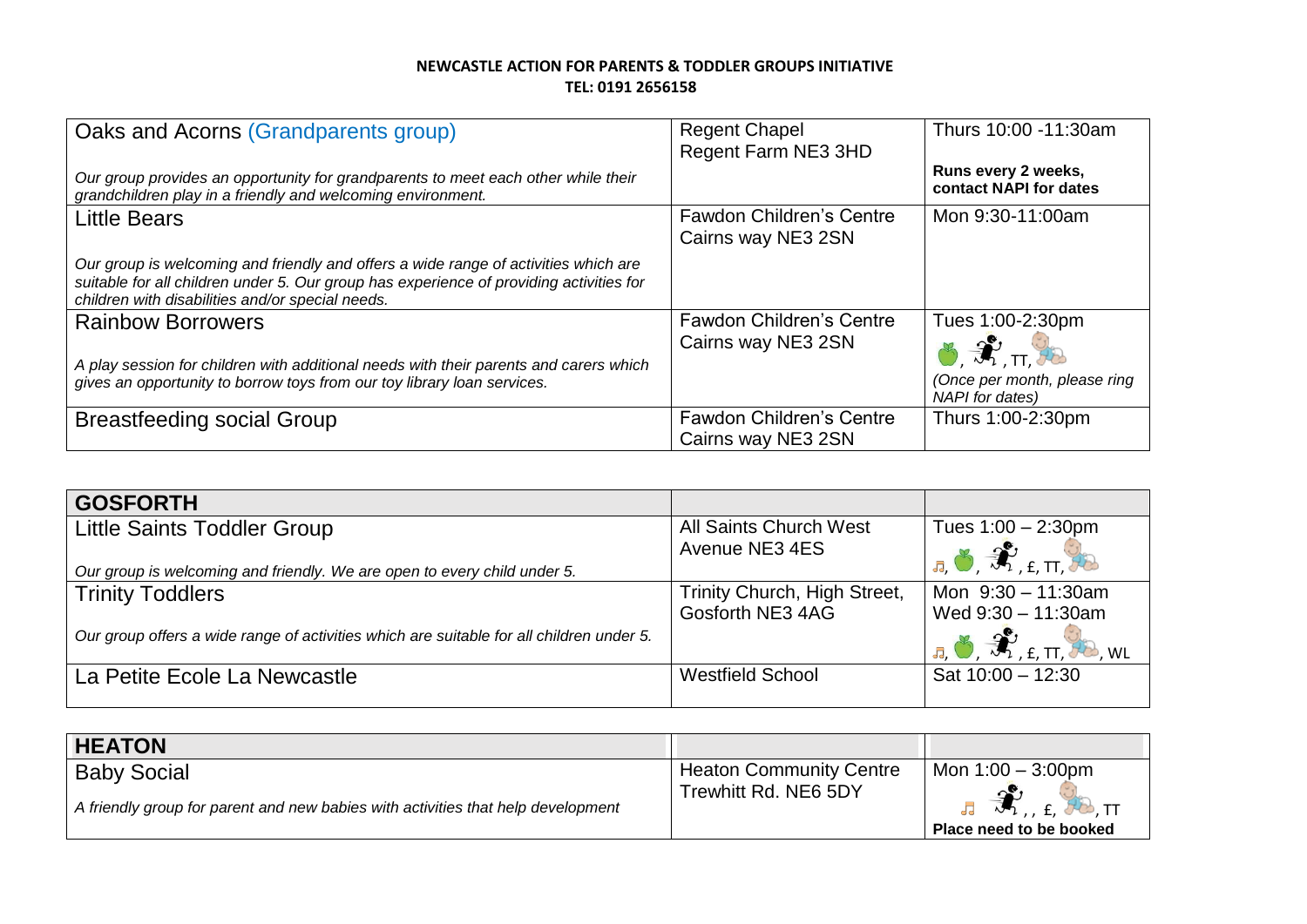| Toddler Pods @ Heaton Community Centre<br>Our group is welcoming and friendly. We are open to every child under 5. This<br>session with Bouncy Castle encouraging children's physical play.                           | <b>Heaton Community Centre,</b><br><b>Trewhitt Rd NE6 5DY</b> | Tues $10:00 - 12:00$ pm<br>$K$ , $E$ , $H_0$ , WL, TT<br>Place need to be booked                                                                |
|-----------------------------------------------------------------------------------------------------------------------------------------------------------------------------------------------------------------------|---------------------------------------------------------------|-------------------------------------------------------------------------------------------------------------------------------------------------|
| Bounce and Play @ Heaton Community Centre                                                                                                                                                                             | <b>Heaton Community Centre,</b><br><b>Trewhitt Rd NE6 5DY</b> | Thurs $10:00 - 12:00$ pm<br>Thurs $1:00 - 3:00$ pm<br>$\mathcal{L}_{1, f}$ , $\mathcal{L}_{2, A}$ am wl $\Pi$<br>Places need to be booked       |
| <b>Heaton Baptist</b><br>We provide structured play, craft and singing for 0-5's including children with special<br>needs: library and listening ear for carers.                                                      | Heaton Rd, Heaton NE6<br>5HN                                  | Mon $10:00 - 11:30$ am<br>Tues $10:00 - 11:30$ am<br>$J_{\overline{A}}, \overline{O}, \overline{3N}$ , $\epsilon$ , $TT$ , $\overline{7D}$ , WL |
| <b>Little Borrowers Playtime</b><br>Our group is focused on providing sessions for all children and their parents or<br>grandparents which gives an opportunity to borrow toys from our toy library loan<br>services. | <b>Heaton Community Centre</b><br><b>Trewhitt Rd NE6 5DY</b>  | Wed $1:00 - 2:30$ pm<br>$J_{\rm d}$ , $\mathcal{F}_{\rm f, f, T}$ , $\mathcal{F}_{\rm f, f, T}$                                                 |
| St Gabriel's Parent & Toddler Group<br>Our group is welcoming and friendly. We offer a wide range of activities which are<br>suitable for children under 5.                                                           | St Gabriel's Avenue, Heaton<br>NE6 5QN                        | Tues 10:00 - 11:30am                                                                                                                            |

| <b>KENTON</b>                                                                                                            |                          |                                                                   |
|--------------------------------------------------------------------------------------------------------------------------|--------------------------|-------------------------------------------------------------------|
| <b>Messy Mondays</b>                                                                                                     | Church of Ascension,     | Mon $9:00 - 12:00$ pm                                             |
| Our group is welcoming and friendly. We are open to all children under 5.                                                | Creighton Avenue NE3 4UN | $\big $ <sub>, 5</sub> , 5, $\mathcal{R}_{\rm{r.f.}}$ $\big $     |
| <b>EdgeField Gospel Hall Toddlers</b>                                                                                    | Edgefield Avenue, Fawdon | Tue $10:00 - 11:30$ am                                            |
| Our friendly group offers a wide range of play activities for babies and under 5's and<br>support for parents and carers | NE3 3AB                  | $\mathbf{L}_n$ , $\mathbf{L}_n$ , $\mathbf{L}_n$ , $\mathbf{L}_n$ |
| Mini Notes Music                                                                                                         | Edgefield Avenue, Fawdon | Wed $10:00 - 11:30$ am                                            |
|                                                                                                                          | NE3 3AB                  |                                                                   |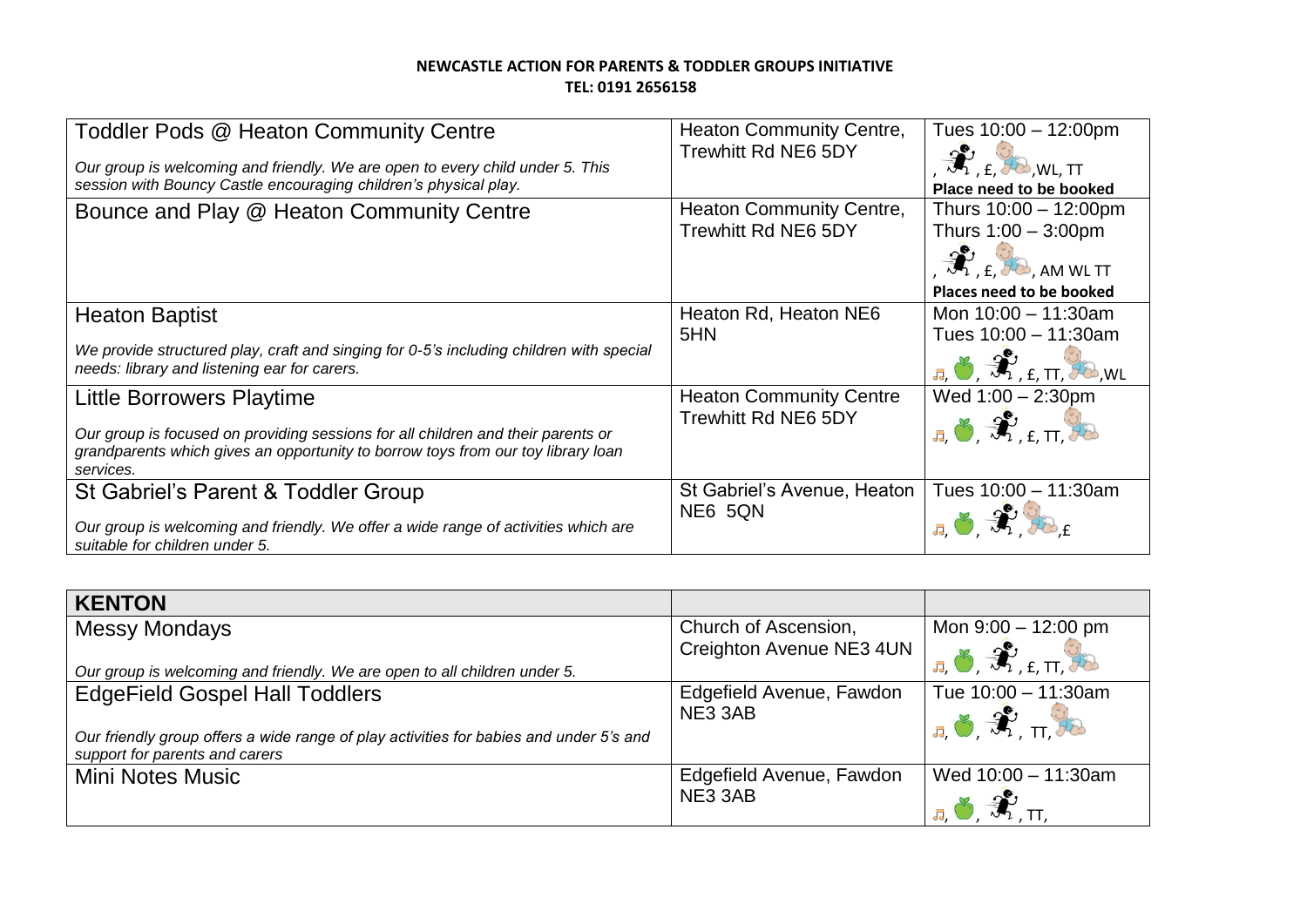| <b>KINGSTON PARK &amp; SOUTH NEWBIGGIN HALL</b>                                                                                                                                              |                                              |                                                                            |
|----------------------------------------------------------------------------------------------------------------------------------------------------------------------------------------------|----------------------------------------------|----------------------------------------------------------------------------|
| <b>Tiny Tots</b><br>Our group is welcoming and friendly. We are open to every child under $2 \frac{1}{2}$ years.                                                                             | St Johns<br><b>Kingston Park</b>             | Tues $9:30 - 11:30$<br>$\mathcal{R}_{\text{f. TI}}$ , wl                   |
| <b>Rainbow Borrowers</b><br>A play session for children with additional needs with their parents and carers which<br>gives an opportunity to borrow toys from our toy library loan services. | Galafield Centre, Newbiggin<br>Hall, NE5 1LZ | Tues 1:00-2:30pm<br>(Once per month, please ring<br><b>NAPI</b> for dates) |
| <b>Galafield Parent and Toddler Group</b>                                                                                                                                                    | Galafield Centre, Newbiggin<br>Hall, NE5 1LZ | Tue $9:30 - 11:00$ am                                                      |

| <b>LEMINGTON</b>                                                             |                       |                                                                         |
|------------------------------------------------------------------------------|-----------------------|-------------------------------------------------------------------------|
| <b>Sensory Baby</b>                                                          | The Lemington Centre, | Thurs 10:30-11:30am                                                     |
|                                                                              | Tyne View, Lemington  |                                                                         |
| Our group is focused on providing sensory play and exploration for under 2s. | <b>NE15 8RZ</b>       | $f$ , TT, $\overline{f}$ $\overline{f}$ $\overline{f}$ , $\overline{f}$ |
| <b>Breastfeeding Social Group</b>                                            | The Lemington Centre, | Wed 1:00-2:30pm                                                         |
|                                                                              | Tyne View, Lemington  |                                                                         |
|                                                                              | <b>NE15 8RZ</b>       |                                                                         |

| <b>MONUMENT</b>     |                                                                             |                                                                                            |
|---------------------|-----------------------------------------------------------------------------|--------------------------------------------------------------------------------------------|
| <b>Museum Mice</b>  | Great North Museum,<br>Barras Bridge, Newcastle<br>upon Tyne NE2 4PT        | Fri 10:30-11:30am<br>Place need to be booked                                               |
| Curious crawlers    | <b>Great North Museum,</b><br>Barras Bridge, Newcastle<br>upon Tyne NE2 4PT | Fri 2:00-3:00pm<br>(Once per month, check<br>website for dates)<br>Place need to be booked |
| <b>Nurture Nest</b> | Great North Museum,<br>Barras Bridge, Newcastle<br>upon Tyne NE2 4PT        | Fri 2:00-3:00pm<br>(Once per month, check<br>website for dates)<br>Place need to be booked |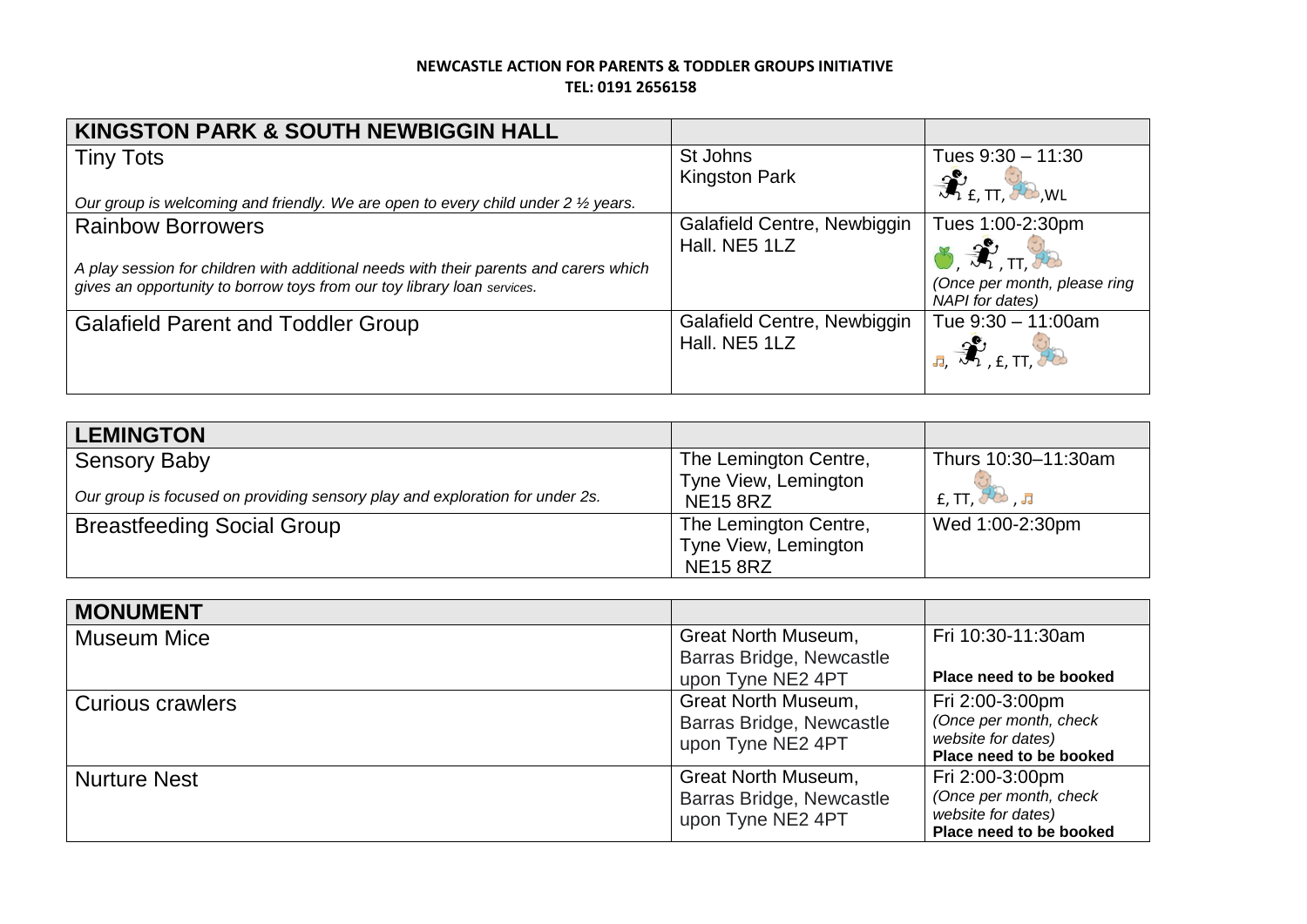| <b>Hillsong Tots</b>                                                     | Westgate Hall, Corporation | Fri $10:30 - 12:00$ pm                               |
|--------------------------------------------------------------------------|----------------------------|------------------------------------------------------|
|                                                                          | Street.                    | $\mathbf{L} \bullet \mathcal{R}_{\text{L}}$ , we set |
| Our group is welcoming and friendly. We are open to every child under 5. | NE4 5QD                    |                                                      |
| <b>City Bugs</b>                                                         | The castle Gate,           | Wed $10:00 - 12:00$ pm                               |
|                                                                          | Melbourne St               | $\infty$                                             |
|                                                                          | NFA 2I                     |                                                      |
| <b>MANOR PARK</b>                                                        |                            |                                                      |

| <b>NORTH JESMOND</b>                                                                            |                                                         |                                                                                                                                                                                          |
|-------------------------------------------------------------------------------------------------|---------------------------------------------------------|------------------------------------------------------------------------------------------------------------------------------------------------------------------------------------------|
| <b>Trinity Tots</b><br>Our group is welcoming and friendly, we are open to every child under 5. | <b>Holy Trinity Church</b><br>Churchill Gardens NE2 4DL | l Fri 9:30 – 11:30am<br>$\mathbf{E}$ , $\mathbf{B}$ , $\mathbf{B}$ , $\mathbf{E}$ , $\mathbf{H}$ , $\mathbf{E}$ we<br>Session held in main church<br>3 <sup>rd</sup> Friday in the month |

| <b>OUSEBURN</b>                                                          |                                                 |                                        |
|--------------------------------------------------------------------------|-------------------------------------------------|----------------------------------------|
| Deutschesprachige Kindergruppe                                           | Martin Luther Kirche<br>Church, Clarence St NE2 | Sat 9:45 - -11:30am<br><b>昂, £, TT</b> |
| Our group is focused on providing sessions for German speaking families. | 1YH                                             |                                        |

| <b>PARKLANDS</b>                                                                         |                             |                                                                          |
|------------------------------------------------------------------------------------------|-----------------------------|--------------------------------------------------------------------------|
| Brunton Park Parent & Toddler Group                                                      | <b>St Aidan's Community</b> | Tues/Thurs 9:45 - 11:30                                                  |
|                                                                                          | Centre. Princes Rd          | $\mathbf{E}$ , $\mathbf{E}$ , $\mathbf{E}$ , $\mathbf{H}$ , $\mathbf{E}$ |
| Our group offers a wide range of activities which are suitable for all children under 5. | NE3 5NF                     |                                                                          |
| Brunton Babies (up to 1yr old)                                                           | St Aidan's Church. Princes  | Mon/Fri 9:45 - 11:30                                                     |
|                                                                                          | Rd                          | $\mathbf{r}_{\mathrm{r},\mathrm{r}}$                                     |
| Our group is welcoming and friendly. We are open to every child who isn't walking or     | NE3 5NF                     |                                                                          |
| under the age of 1year.                                                                  |                             |                                                                          |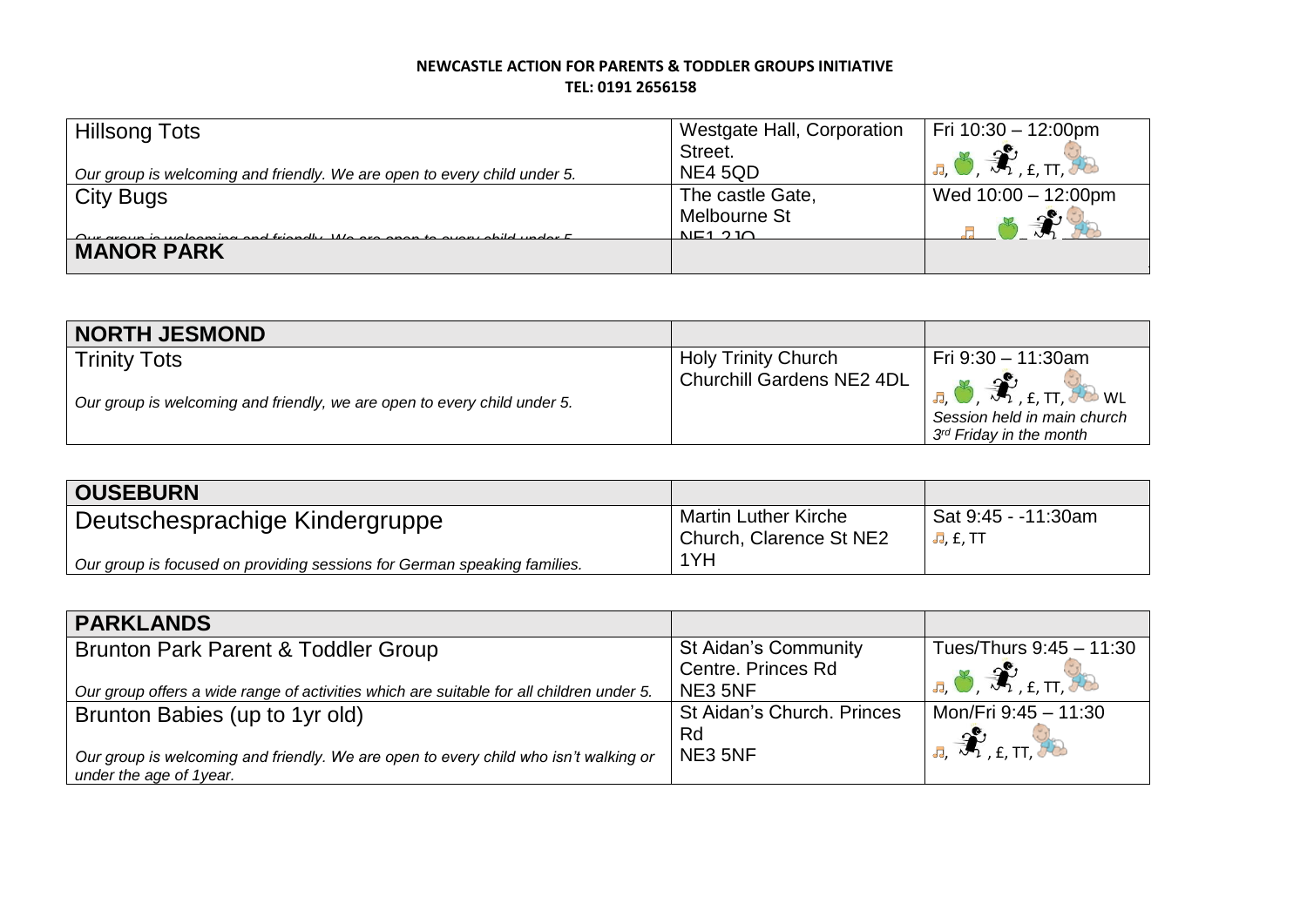| <b>SOUTH JESMOND</b>                                                     |                     |                               |
|--------------------------------------------------------------------------|---------------------|-------------------------------|
| Jesmond Parish Church Group                                              | Eskdale Terrace,    | Wed $10:30 - 12:00$ pm        |
|                                                                          | NE <sub>2</sub> 3AE | <b>BU</b> ET HO O             |
| Our group is welcoming and friendly. We are open to every child under 5. |                     |                               |
| Jesmond Parish Church Bumps & Babies Group                               | Eskdale Terrace,    | Mon $10:30 - 12:00$ pm        |
|                                                                          | NE <sub>2</sub> 3AE | $\mathcal{R}_{\text{.E, TI}}$ |
| Our group is focused on providing sessions for mother and babies.        |                     |                               |

| <b>WALKER</b>                                                            |                           |                           |
|--------------------------------------------------------------------------|---------------------------|---------------------------|
| <b>Walker Park Toddlers Group TEMP CLOSED</b>                            | <b>YMCA Walker</b>        | Wed $10:30 - 12:00$ pm    |
| Our group is welcoming and friendly. We are open to every child under 5. | NE6 4JL                   | $\hat{\mathcal{H}}$ . TT. |
| Tyneview Primary School Baby & Toddler Group                             | C/o Tyneview Primary      | Mon $9:00 - 11:00$ am     |
|                                                                          | School, Wilmslow Place.   | Thurs $9:00 - 11:00$ am   |
| Our group is welcoming and friendly. We are open to every child under 5. | NE6 3QP                   |                           |
| <b>Welbeck Rd Evangelical</b>                                            | <b>Evangelical Church</b> | Thurs 10:00 - 12:00pm     |
|                                                                          | Welbeck Rd                | TТ                        |
| <b>Rising Stars</b>                                                      | City of God Church        | Fri 10:30 - 12:00pm       |
|                                                                          | 25 Church Walk            | <b>Donation Welcome</b>   |
|                                                                          | NE6 3DP                   | 55.                       |

| <b>WALKERGATE</b>                                                                                                                                                                                                                                                     |                                                           |                                                                                                               |
|-----------------------------------------------------------------------------------------------------------------------------------------------------------------------------------------------------------------------------------------------------------------------|-----------------------------------------------------------|---------------------------------------------------------------------------------------------------------------|
| Ray Gray Parent & Toddler Group<br>Our group is welcoming and friendly and offers a wide range of activities which are<br>suitable for all children under 5. Our group has experience of providing activities for<br>children with disabilities and/or special needs. | <b>Ray Gray Community</b><br>Centre, Stott's Rd<br>NE64UH | Wed 9:30 - 11:15am<br>$I_{\overline{a}}$ , $\overline{\mathcal{X}}$ $_{\text{f.T.}}$ $\overline{\mathcal{Y}}$ |